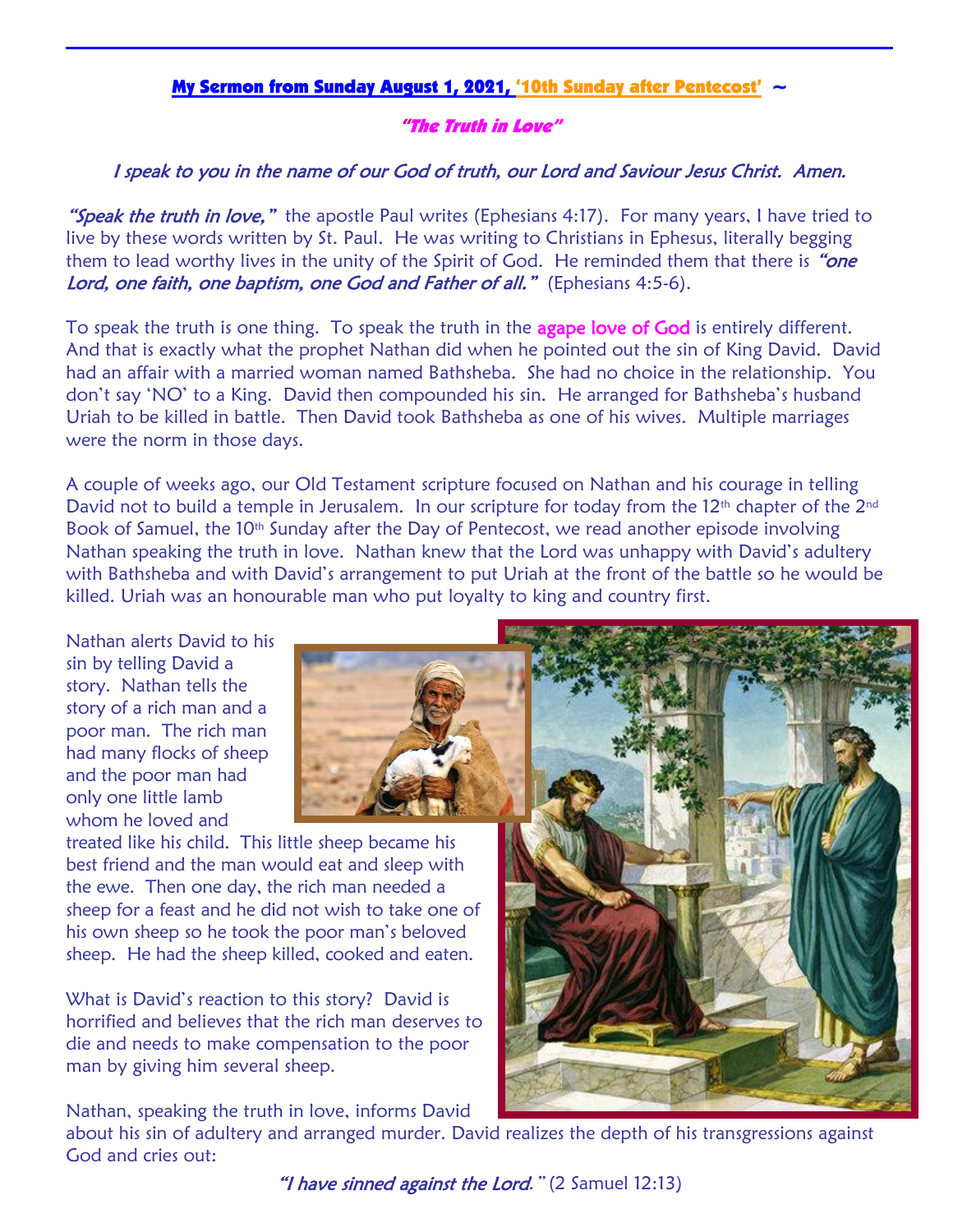David could have had a very different reaction. He could have said, "Nathan, you did it again. First you said I couldn't build a temple and now you are accusing me of a sin. I could have you arrested for your words."

Instead, David, in a spirit of humility and repentance, listens to Nathan and trusts his words spoken in truth and in love.

God forgives David. Our psalm for this morning is Psalm 51, which is David's act of confession and penitence. Here is what 17<sup>th</sup> century English priest and Bible commentator Matthew Henry wrote about this psalm:

"Psalm 51 is the most eminent of the penitential psalms and most expressive of the cares and desires of a repenting sinner."

In the psalm, David acknowledges his sinfulness and asks God for forgiveness. David is acutely aware of what he has done and cries out to God:

"For I know my transgressions and my sin is ever before me."

David then asks for forgiveness and promises that he will teach others about the forgiving power of God. David prays for the grace to proclaim God's praise:



"Open my lips, O Lord, and my mouth shall proclaim your praise."

Then why do we uphold David and refer to him, in the words of the prophet Ezekiel as the 'Shepherd King'? The reason is clear.

David loves God. Remember how he danced with all of his might and with joy when the Ark of the Covenant was brought into Jerusalem.

David is an imperfect person just like you and me. David has the gift of examining himself and of acknowledging his faults, his actions, and the damage that he has caused to others.

It is when we know our own flaws that we can then ask God for forgiveness. Not everyone is able to go into their hearts and to look at their shortcomings. Some people can go through their entire life without ever saying "I have sinned against the Lord." Either they don't think they have done anything wrong, or they don't realize how serious it has been, or they can't go into their own pain.

David gives us a model of the courage it takes to be real and to be truthful. David knew that true forgiveness comes from our loving God. If we are willing to acknowledge "our sins in thought, word, and deed by what we have done or by what we have left undone" (from the 'General Confession'), God is there right beside us to bless us, and to forgive us, and to teach us.

David accepted the words of Nathan and did not push back against them. Sometimes when we are given a realistic assessment as to how we are doing, we push back and stop listening.